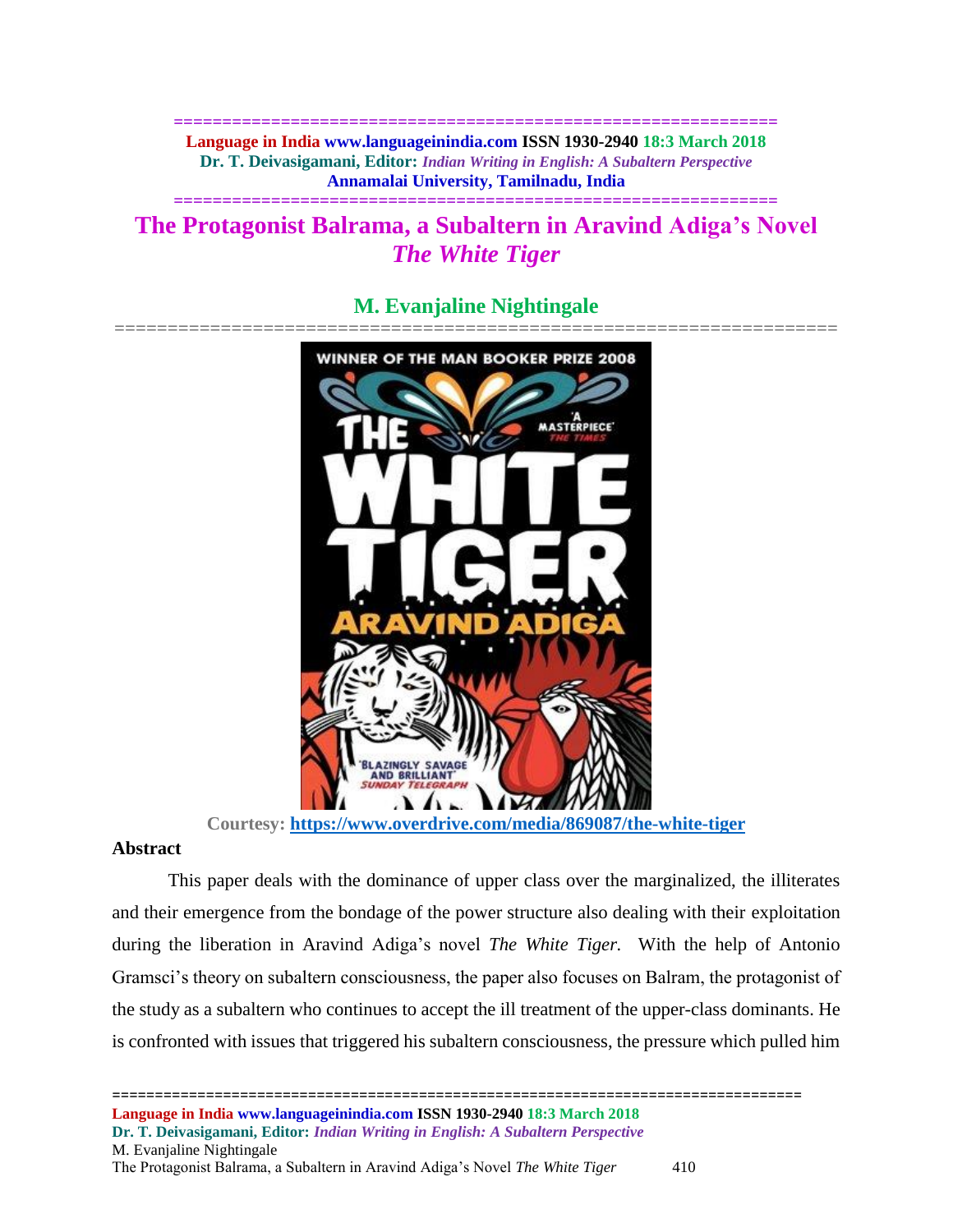out of the bourgeoisies' confinement brings forth his implicit consciousness that was within him which was kept in control by the ideology internalized within the minds of those who have been subjugated under the hegemonic domination.

#### **Introduction**

The meaning of the term 'subaltern' can be traced back to the writings of Antonio Gramsci, an Italian Marxist who first introduced the term in his work called cultural hegemony. Since then the term is associated with many connotations. The concept of subalternism starts with the treatment of the Europeans over the non-European nations. In post-colonial theory, subaltern is anyone who is labeled as an inferior and uncivilized by the west. But in the twenty first century, the writings of authors such as Antonio Gramsci, Gayatri Spivak, Ranajith Guha, E.P. Thompson and various others brought this concept of subalternity to the forum and enlarged the perspective of how one views it. Now the term comes to mean those who have not been given space to articulate their voice or express their feelings or opinions as well as people who have been easily influenced and manipulated without their knowledge and consent especially in terms of cultural domination.

India was under the control of the Europeans until 1947, which got India freedom from the Britishers and it was independence for all the citizens of India. But the ground reality was entirely different. The poor and lower-class citizens who were at the margins of society did not gain freedom from the upper classes who continued to dominate them by making the lower classes believe that their rule is legitimate. Though they achieved freedom from the Britishers, they lost their freedom to the upper-class citizens with whom the power rested and mechanism of control. Through literature, they are trying to get back their freedom, their voice and all that was lost to them. Subaltern literatures give a detailed picture of the upper-class discrimination through class and caste and how they are always subjugated by them with no voice to speak for themselves.

#### *The White Tiger*

In the novel *The White Tiger*, the protagonist Balram is seen as a subaltern and emerges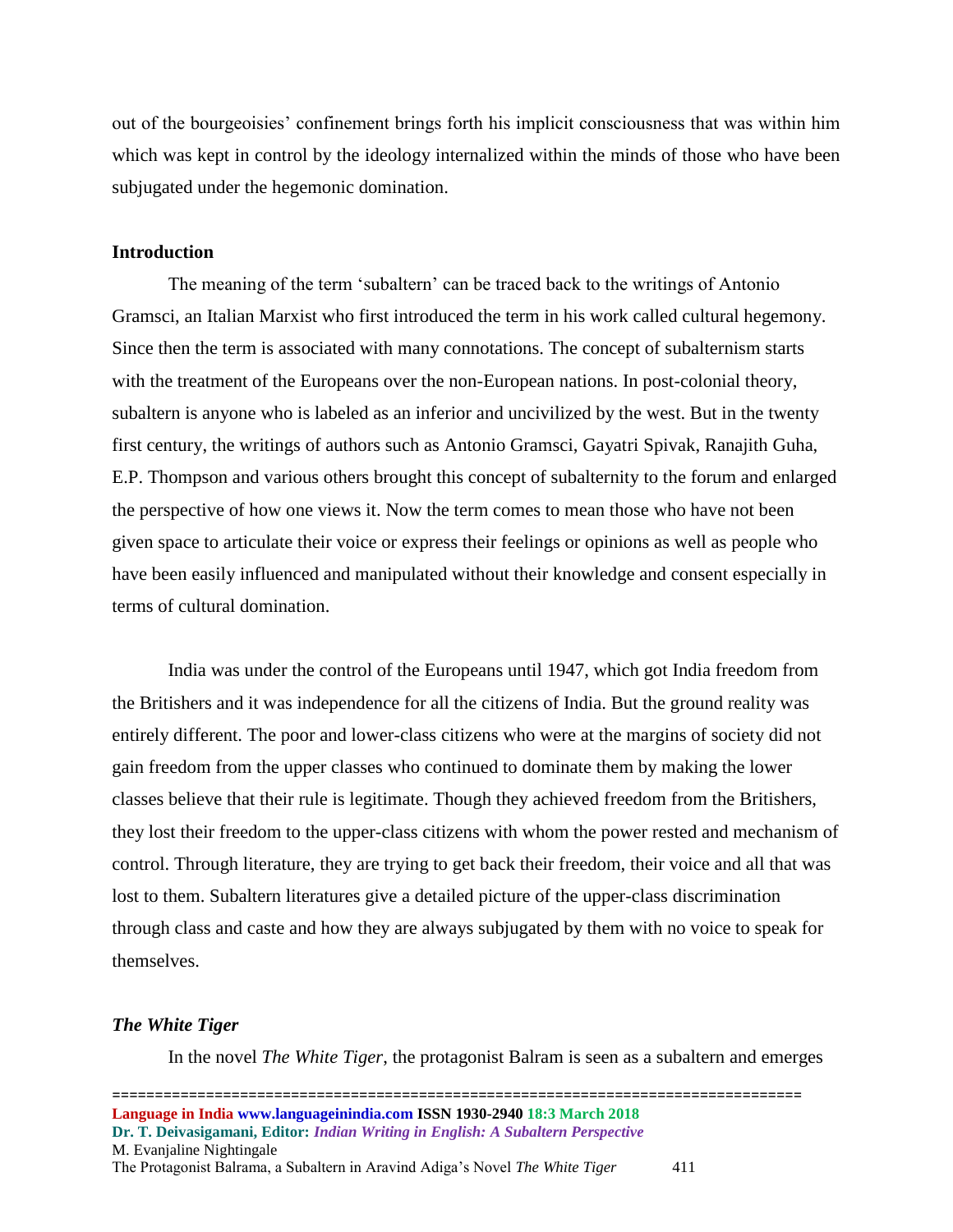as a representative of all those people who have been subjugated around the world under the hegemonic domination and the way they unwillingly abide themselves to their consent thereby secretly fantasizing freedom from this age-old bondage. While many people whirl in the murky pit of this cultural system built by the hegemonic rulers, few of them try to break free from it sacrificing their precious life in the process. It is only during this process of striving to attain freedom, Gramsci's said that consciousness is made to be visible. Gramsci brings out his theory of subaltern consciousness by stating that the capitalist states use cultural institutions as weapons to dominate and exert control over others to maintain its power in the society. Being a Marxist, he replaces economic determinism with cultural determinism where culture determines everything and acts as a base from which the superstructure such as caste, class and religious divisions arises. Thus, it is understood that the capitalist-maintained control not just through violence, political and economic coercion, but through cultural ideology. In this process of creating ideology, the bourgeoisie developed a hegemonic culture, which propagated its own values and norms so that they became the common values for all. As a result, the people of working class identify themselves with that of the bourgeoisie and helped to maintain the status quo of the dominant class rather than revolting against them. In other words, the term cultural hegemony refers to the ability of a group of people to hold power over social institutions, and thus, to strongly influence the everyday thoughts, expectations, and behavior of the rest of society by directing the normative ideas, values, and beliefs that become the dominant worldview of a society. Thus, Cultural hegemony functions by achieving the consent of the masses to abide social norms and the rules of law by framing the worldview of the ruling class, and the social and economic structures that go with it, as just, legitimate, and designed for the benefit of all, even though they may really only benefit the ruling class.

Gramsci further defines the implicit and explicit consciousness that results in the opposition to common sense. Implicit consciousness as an activity which lies inherent and invisible in all those who are subjugated by the dominants as they are not will fully obliging or yielding to the norms and values of the dominants. Explicit is verbal which he has inherited from the past and uncritically observes as he is forced to confirm himself to the societal ideas and beliefs. Gramsci states the evolution of the two contradictory consciousnesses is the reflection of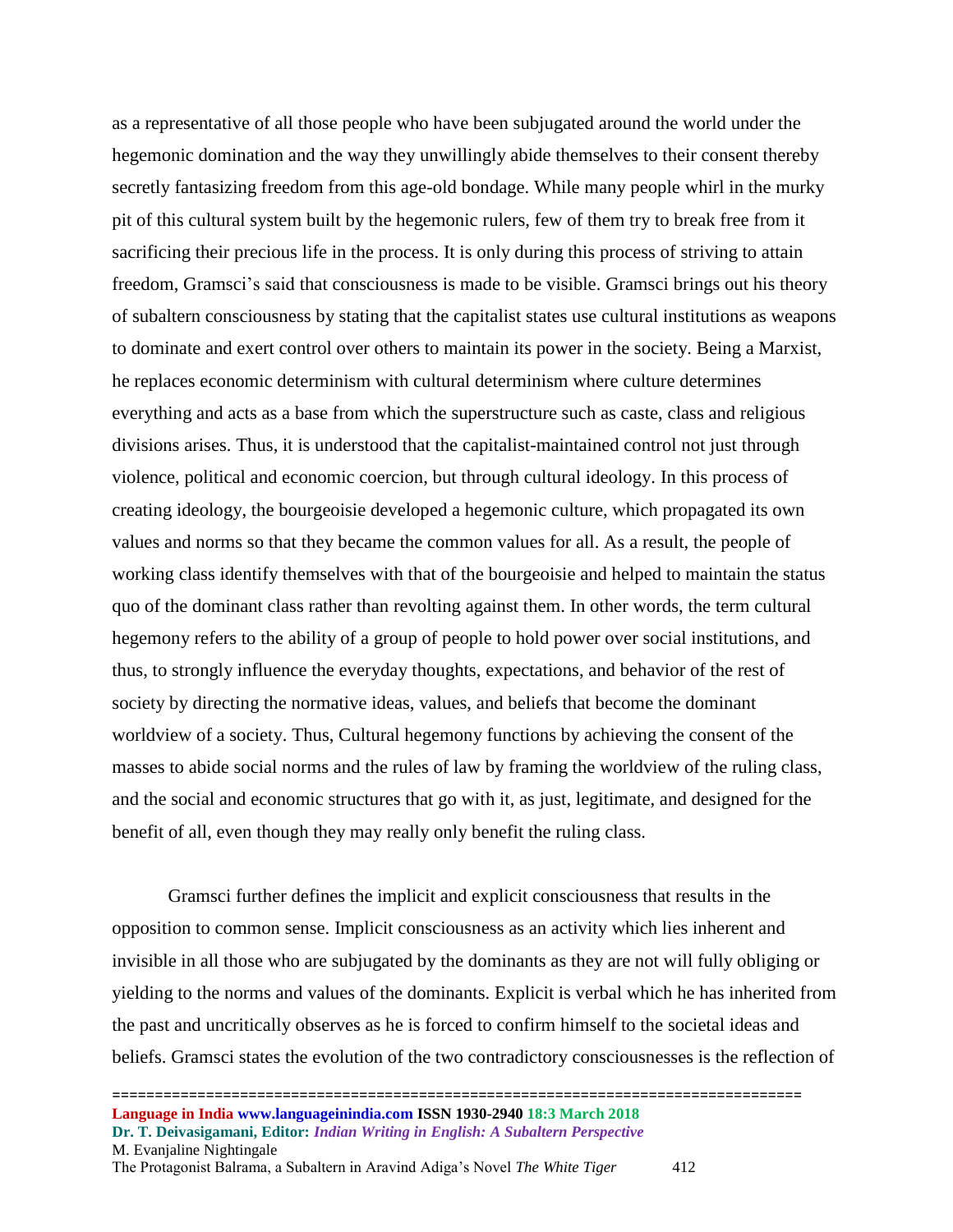the contradiction between opposing social groups.

Gramsci's implicit and explicit consciousness can be determined easily based on the way the subaltern reacts to the treatment in the hands of the ruling class.

#### **Protagonist Balram**

In the novel *The White Tiger,* the protagonist Balram is seen as a subaltern due to the ill treatments he receives from the upper-class masters he worked under. He falls victim to the cultural institutions in terms of class, caste and religion thereby exhibiting his explicit consciousness as he continued to take the oppression until his time of liberation breaks in revealing his implicit consciousness.

Firstly, Balram falls victim to the hierarchical system of class which brings disintegration in the nation as a whole. Class is usually predicted upon one's caste. There are three main classes—upper classes, middle class or working class and lower class. Accordingly, the higher classes correspond with the higher castes and generally have access to better and more numerous options than the other classes. The upper class is the social class composed of the wealthiest members of the society who wield greatest political power. Accordingly, the upper class is generally distinguished by immense wealth which is passed on from one generation to other. In many countries, the term upper class is associated with hereditary land ownership. This suggests that land means wealth and power.

With the help of these two in hand, they were able to satisfy their wants and fulfill their wishes. When their voices rose above the voices of the poor, ultimately the voices of the poor went unheard. It is in this process marginalization begins towards the working-class and lowerclass people. Even in the novel, the protagonist Balram hails from a village called Laxmangarh, a place that lives in absolute Darkness, and a place dominated and controlled by the superior class landlords where the productivity of the poor and fertility of the land are forcibly taken away from them by the landlords. Balram shows how these landlords feed themselves on these poor people by demanding one third of the people's production.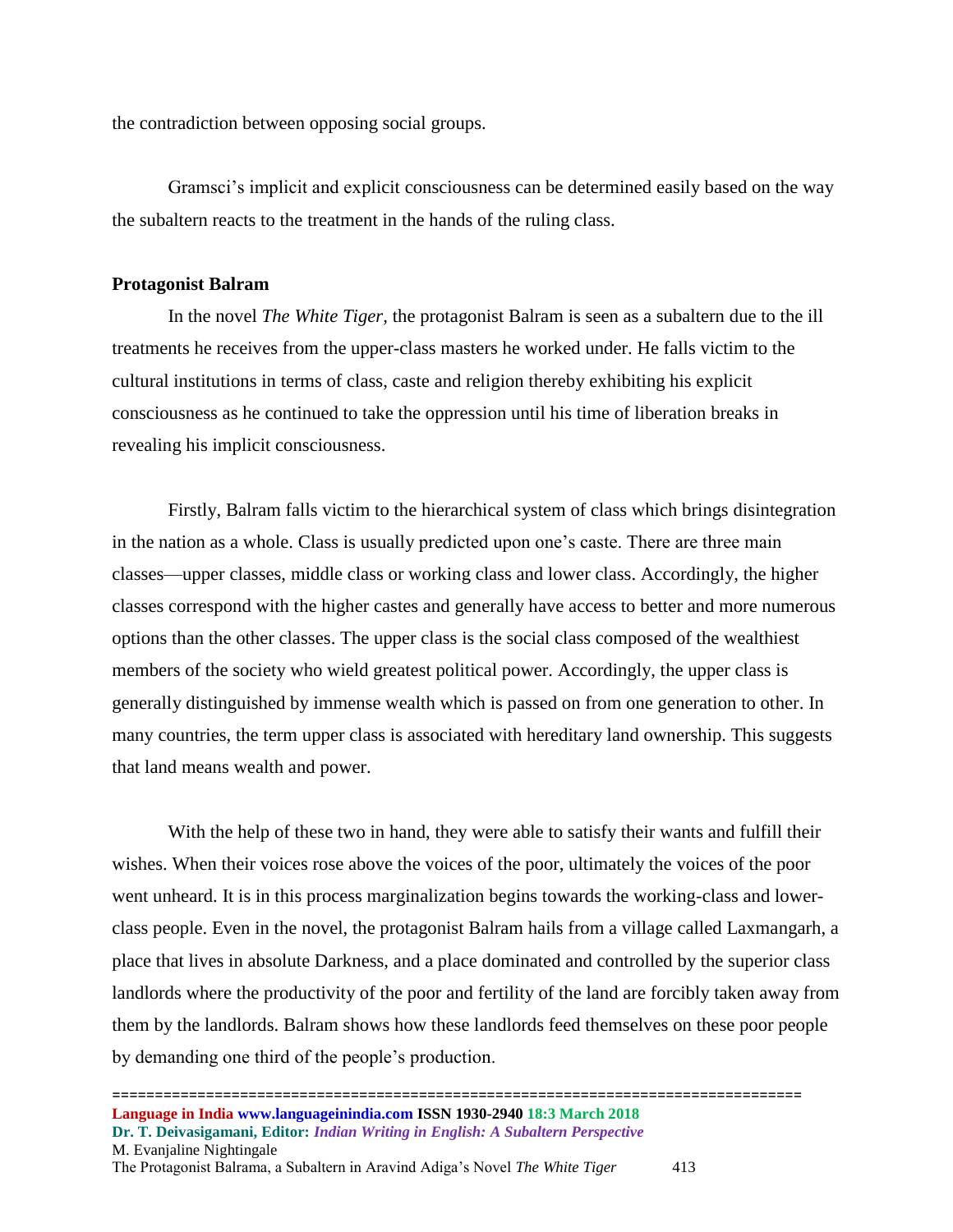Thus, it is shown in the novel that the entire village is deprived of good health, employment, freedom and became a place of poverty-ridden society. Not only this, before Balram could complete his schooling, he is forcibly stopped from pursuing his education as his family had taken a huge sum of money from one of the landlords as debts to get their cousin married away and it is to clear those debts he becomes a school 'dropout.' Thus, Balram becomes furious on the upper-class elites who thus have denied him the right to have education as the same people have mocked at him for being an illiterate. If he had given an opportunity to pursue his education to accomplish the wishes his father had for him, the plot line would have been different and he would not have become the murderer of what he appears to be at the end of the novel.

Hence it is understood that neither Balram nor any of the villagers in Laxmangarh could question these upper-class elites who wields power over the entire village and thereby exploiting the lives of everyone residing in that village.

Thus Balram is pushed to such an extent where he had to leave his school to work in a tea stall to do all the menial jobs. Balram is praised by the school inspector who named him as 'The White Tiger' for his intelligence but he could not strive after his goals due to the capitalistic dominance and finds himself in an awful situation when he is unemployed. The trauma of not being able to reach his goals makes Balram a serious subaltern since he has not been given space to pursue his education nor to articulate his voice. The pathetic condition of illiterate Balram is continued even when he is employed in the Stork's house as a driver.

#### **Linguistic Hegemony**

Linguistic hegemony, has been used to make Balram a victim and a tool to oppress him. He is looked down and mocked by the master and his wife just because he does not know the English language. Since he is a school dropout, Balram did not get the opportunity to complete his schooling and he remembers little of what he had acquired in his school. When he fails to give the right answers to the questions put forth by his master, he is cornered as half-baked citizen of India by the same people who denied him the means of education. In another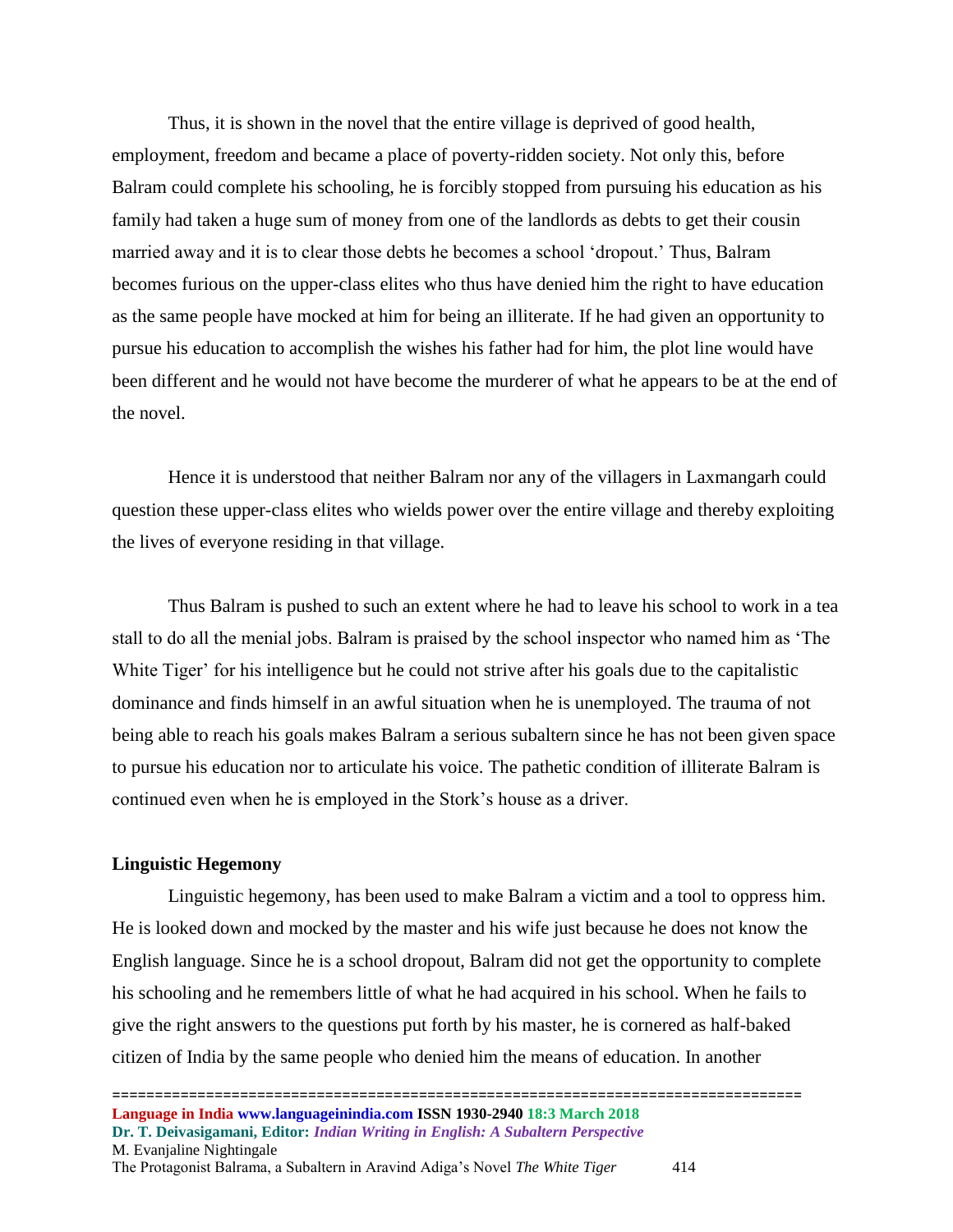circumstance, Balram is made a laughing stock of the master and his wife Pinky Madam and is humiliated for mispronouncing words. This ill treartment sparks his subaltern consciousness and thus in the beginning of the novel it is shown as Balram showing excessive obsession towards English language and aspires to learn the language by eavesdropping, reading roadside pamphlets and books at a cheap cost.

#### **Religion**

Religion is another institution that acts a weapon in the hands of the upper classes and it is no different than the hierarchical system of caste and class. Though India is claimed to be a nation of diversity rich in heritage and culture, there are three major religious sections that dominate above all. They are Hinduism, Christianity and Islam. Since most of the Hindus belong to the privileged class, the oppression is more on part of the lower-class people.

Another instance in the novel is that when Balram is employed in the landlord's house as a driver, he learns that the co-driver who is a Muslim claimed to be a Hindu because of dire need to feed his starving family knowing full well the landlord Stork is a religious fanatic employs those who are Hindus and rejects people who do not belong to his religion which pulled him to such an extent of hiding his religious identification as a Muslim because he very well knew that he would not be provided a job if his identity as Muslim, revealed.

Here again fanaticism drives this driver to such extent he had to disguise his identity to pretend all his life. If the landlord finds out this secret, either he would have lost his job or he would have been punished for cheating them this far. Hence, he leaves the place without informing anyone. But Balram manages to escape these religious traps only to fall prey to caste and class system. Since he is a Hindu, he manages to acquire a job in the landlord's house; else his life would have been worse.

#### **Explication of Ideologies**

The issue of Subaltern could evidently be understood by an explication of the prevailing ideologies in Indian society because the essence of India lies in the 'caste system' that governs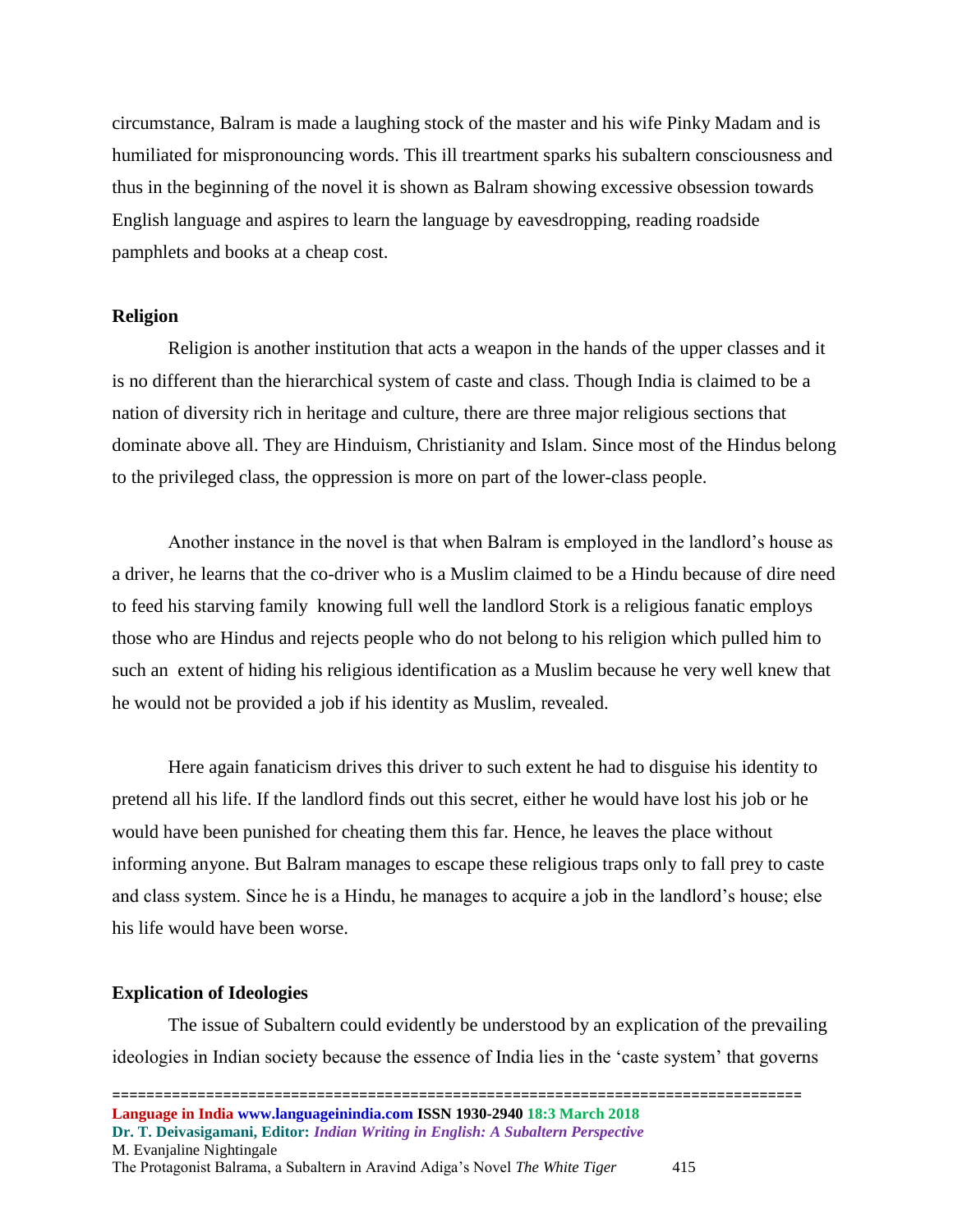the citizens all their life. It has provided India with a very simple maxim that wherever one lives in India, he will be surrounded by the world of caste, whether he is a Hindu, Muslim, Sikh, Christian or any tribal group.

In the novel *The White Tiger* too, the world of Darkness has rigid caste distinction, superstitions, caste and culture conflict. Man is known and recognized by his caste. When Balram is interested to learn driving, there again he is confronted with the evils of caste system to define his identity in the society. Balram is faced to answer caste related questions to prove his identity in order to learn driving to survive in the society. The old driver who teaches driving denies teaching Balram driving because of his prejudiced nature that driving could be learnt by people who belong to the caste of warriors and thus he enquires Balram's caste to teach him driving. It is very clear that even to learn something to reach one's goals in life, caste plays an important role and here Balram too suffers the same problem as he is denied to be taught to drive as he comes from the caste of Halwai meaning sweet makers.

Though the issues related with caste and religion triggers his consciousness, it is after moving into the city (Delhi), Balram is confronted with many issues that strikes his subaltern consciousness in varying degrees. In the beginning he accepts his role as a driver but coming in contact with his master Ashok's family, Balram's consciousness varies and he strives after a life that is free from poverty, bondage, exploitation etc. Therefore he dreams of becoming a successful entrepreneur in the near future. The treatment he gets in his masters house challenges his consciousness as a subaltern and triggers him to break free from the shackles of age old slavery under the dominance of the upper-class elites.

Gramsci's implicit and explicit consciousness is more visible in the class divisions. The rich people are influential and powerful enough to escape punishments for their criminal deeds readily through the power of their position and money. On the other hand, the poor get for any crime, be it very minor or major whether they have done it or not. In the novel, when Balram is pressurized to surrender for a crime which he had never committed, it is at this peak his implicit consciousness is shown in the highest degree. Though the accident took place due to the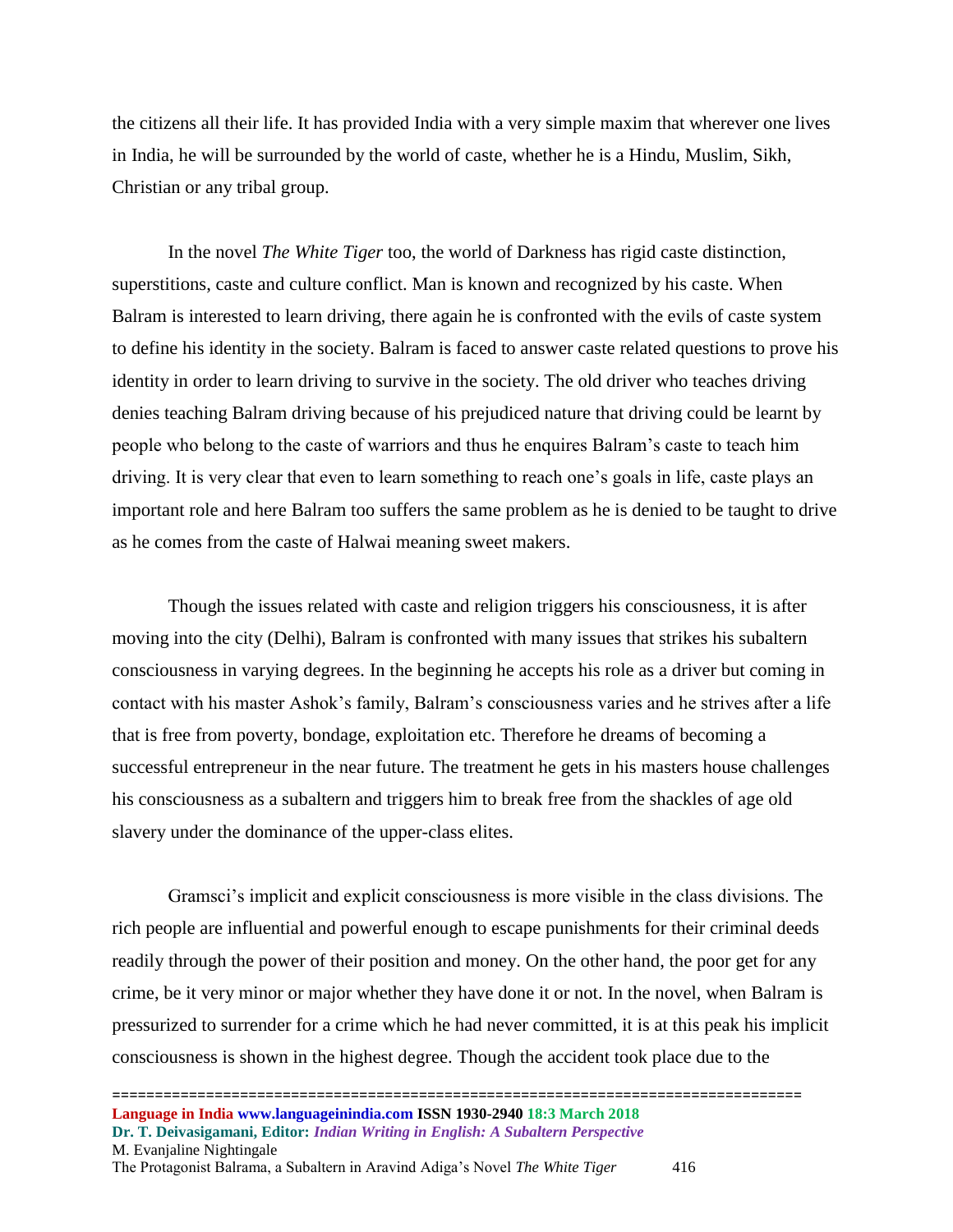negligence of Pinki madam, who was driving the car at that time still Balram was framed for it. He had no option but to take the blame on him because he was a poor man whose value of life and reputation has no existence in front of his masters.

Thus, it is very clear Balram has been victimized by the cultural institutions such as class, caste, and religion which obscured his equality and his place in the society thereby making him to confirm himself to the societal norms and structures (common sense) at the cost of sacrificing his freedom, privacy and independence. Throughout the novel, Balram is forced, coerced to accept his role as a driver and made to believe it is his duty to serve the masters with complete faith and devotion. He is made to be convinced of the situation taking place in his society due to his low caste and that he should adjust with it as long as there is food for his stomach. This helps to understand that Balram's explicit consciousness had been on work so far as he simply observes the societal norms borrowed from his generations. He had been coerced to follow and give in to the demands made by the upper-class bourgeoisies rather than to revolt. But the moment Balram realised when his life felt nothing in the eyes of the landlords who asked him to take the blame of killing a child when he had not committed it. It is during this point in his life, he realizes the sly and cunning nature of his masters and understands their humiliation and illtreatment starts to rebel against their cultural hegemony by breaking free from their shackles. It is at this point he plans to kill his master and to steal his money to lead a life his master had been living so far. Here Balram's implicit consciousness is revealed as he contradicts with what the society orders him to do. The reason is that he has acknowledged he suffered enough and that it is high time he breaks free from the rooster coop before he is slaughtered by the elites. His implicit consciousness is revealed in the activities he does to satisfy the wants he has been longing as well as to equate himself with the upper-class landlords to prove them he is no less to them in anyway. He drinks high quality of liquor, wears good clothes and visits to mall to see the world of 'light', and collects money by cheating his master just to experience the enjoyment and satisfaction one can get by sleeping with high profile prostitutes.

#### **To Conclude**

Thus, the novel, focussing on Balram Halwai, a son of a rickshaw puller, destined to